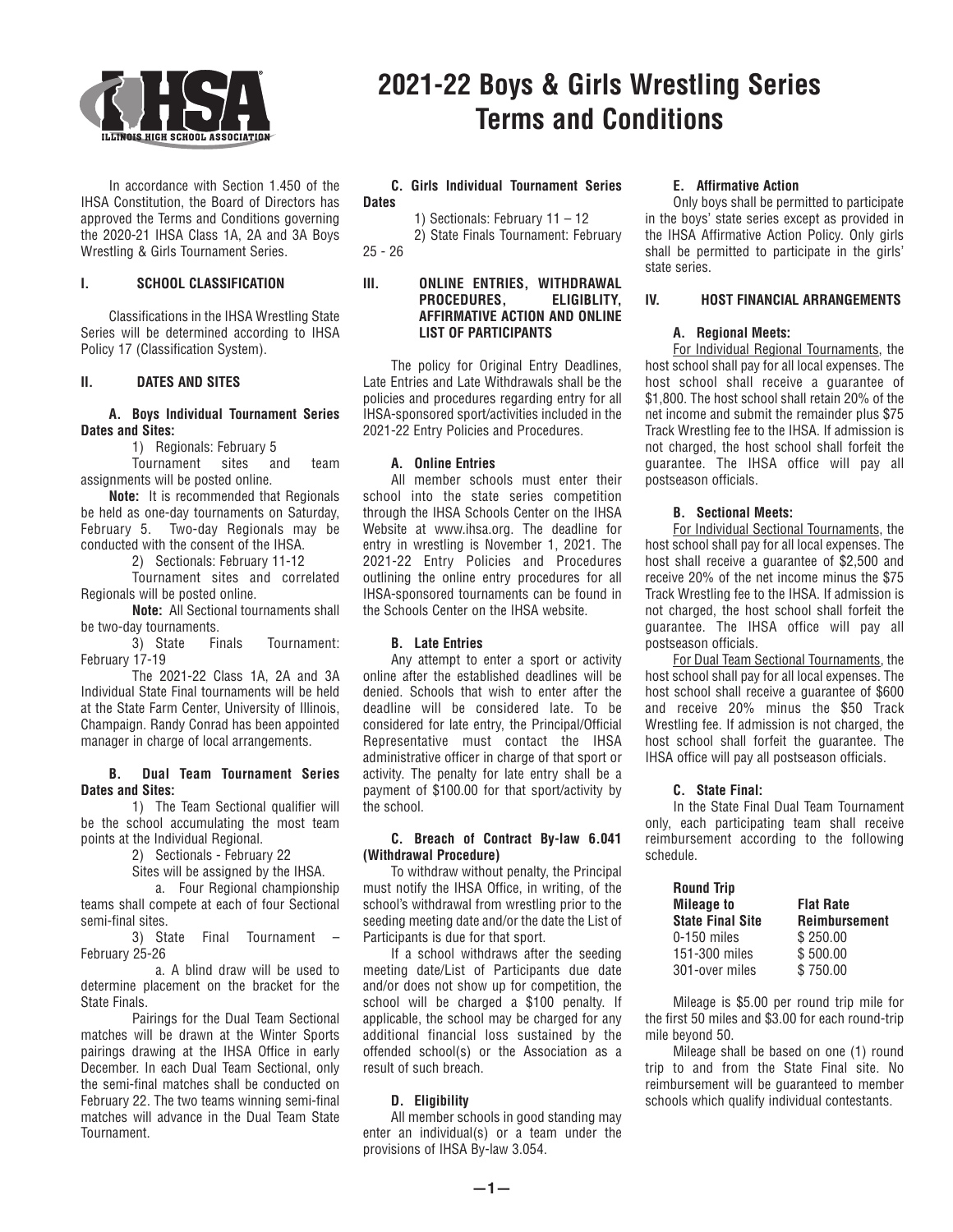**Note:** Neither the State Association nor the local tournament management will assume responsibility for expenses of any kind other than those specified above.

#### **D. Admission Fees:**

 1) In the Individual State Tournament Series, ticket prices have been established by the IHSA Board of Directors. The per session prices are as follows:

Regional \$8.00 all-day pass (one-day tournament) \$5.00 per day (two-day-

tournament) A convenience fee may apply at schools using GoFan in the Regional round.

Sectional \$7.00 per session – digital ticket State Final \$10.00 or \$12.00 per session (5) \$50.00 or \$60.00 season

 2) In the Dual Team State Tournament Series, ticket prices on a per session basis have been established as follows: Sectional \$7.00 – digital ticket

State Final - Quarterfinals and Semifinals - \$9.00

State Final - Final Session - \$9.00

## **Season Ticket Prices for Regional/- Sectional Meets and Tournaments:**

 Local managers of Regional and/or Sectional meets, and tournaments may sell season tickets along with session tickets. In the event a manager exercises this option, season ticket prices will be the same as the singlesession price multiplied by the number of sessions.

 For the Individual State Final, Reserved tickets will be sold in advance by mailing in the form found online through the Schools Center or at the gate during the first day of the tournament. **Orders with correct remittance should be sent to: IHSA State Wrestling Tournament Tickets, State Farm Center, 1800 South First Street, Room 101, Champaign, IL 61820. Make checks payable to University of Illinois.**

Note: Under no circumstances shall there be a refund of ticket money for tickets sold in advance for the State Finals even when the tournament sessions are necessarily postponed. Tickets purchased in advance shall be good for the session when it is held.

#### **E. Rights Fees for TV and Radio:**

 See the IHSA web site (www.ihsa.org) for the fees to be charged by Local Managers and/or the IHSA for television and cable broadcasts and radio originations.

 The Policy regarding media requirements for each Local Manager is contained in these Terms and Conditions.

## **V. TOURNAMENT ASSIGNMENTS AND SEEDING MEETINGS**

## **A. Boys Individual Regional Tournament Entries:**

1) Each school shall submit to the Regional Manager at the seeding meeting the following information for all wrestlers who may participate in the Regional:

 a) the completed Regional List of Participants, **which is the Body Fat Roster for your school.**

 b) the Individual Wrestler's Season Record Verification Form listing the wrestler's actual weights and records from all their season matches. **(Entry in the tournament begins at the seeding meeting.)**

 **Note:** In lieu of the official verification forms available online, coaches may submit computerized records listing the necessary information.

 \*Only wrestlers who are on the Body Fat Roster, that was turned in, will be allowed to enter the Regional Tournament or be able to be an alternate in the Regional Tournament. Wrestlers who fail to make weight may be moved to a higher weight class. Wrestlers entered at the seeding meeting who subsequently become ill or injured may be replaced.

# \*2) **Criteria for determining seeded wrestlers will be without exception**:

 a) Head-to-Head. \*(If both wrestlers have beaten each other the same number of times, then go to the next criteria.)

 b) Record versus common opponent.

 c) Vote of the coaches. If tied for a seed, re-vote on tied wrestlers only. If tie remains, flip the coin.

## **B. Seeding and Schedules in the Boys Individual State Tournament series will be done according to the following plan:**

 1) In the Regional Tournaments, only four (4) wrestlers in each weight class will be seeded in a meeting of coaches called for this purpose. In Regional weight classes that have nine (9) or more wrestlers, coaches will seed the top eight (8) wrestlers at the seed meeting. Whenever possible, the top four (4) seeded wrestlers will not wrestle until the quarterfinals. Coaches should provide the team roster with individual records to the Regional host on Wednesday prior to the Regional seed meeting. Any wrestler nominated for a top 4 seed at the Regional seed meeting must remain as a wrestler eligible for seeding until all four wrestlers are seeded in that weight class. This seeding session shall be held on **Thursday** prior to the first session of the Regional Tournament. Only extenuating circumstances

should require a seeding meeting to be conducted during the weigh-in. A scratch session shall be held immediately following the conclusion of the weigh-in and the start of the tournament, and brackets shall be reseeded if a seeded wrestler withdraws. (See tournament manual for requirements regarding scratches.)

 Under no circumstances shall the seeding and pairing of wrestlers delay the start of the first wrestling session.

 **Note:** In Class 2A and Class 3A Individual Regional tournaments, schools will use an eight-person bracket when possible. When the number of competitors is not a power of two (2, 4, 8, etc.) for any specific weight class, there shall be byes in the initial round of competition. The number of byes shall be equal to the differences between the number of competitors and the next higher power of two. There shall be no byes, after the first round of competition in either the championship or consolation brackets.

 2) Individual Sectional Pairings: Wrestlers have been paired by a chance drawing. Champions and runners-up of the same Regional have been drawn to opposite half brackets, and third-place winners have been drawn to the opposite quarter brackets to the runners-up of the same Regional. In the first round of competition, Regional champions shall receive byes and Regional Runners-up will be matched with third-place winners.

 3) Individual State Final Pairings: A separating/seeding criterion will be used on all Sectional champs to separate them in each weight class according to a listing of specific performance criterion that relates to the overall performance for that year and the previous year's state tournament only. The Sectional Manager will calculate the seeding points of each Sectional champ and enter the points online in the winners' reports. The criteria would be as follows:

 Establish a point system for each of the Sectional winners. The wrestler that has the highest number of points would be seeded number one; the wrestler with the second highest points would be seeded number two etc. The wrestlers that placed second and third in each Sectional would be assigned to a designated spot in the opposite bracket of the winner from that Sectional. The 4th place finisher would be assigned to a designated spot on the same side of the bracket as the Sectional champ, but not in the first round.

> Returning state champions at any weight class........................30 points Returning 2nd or 3rd place winner at any weight class .................25 points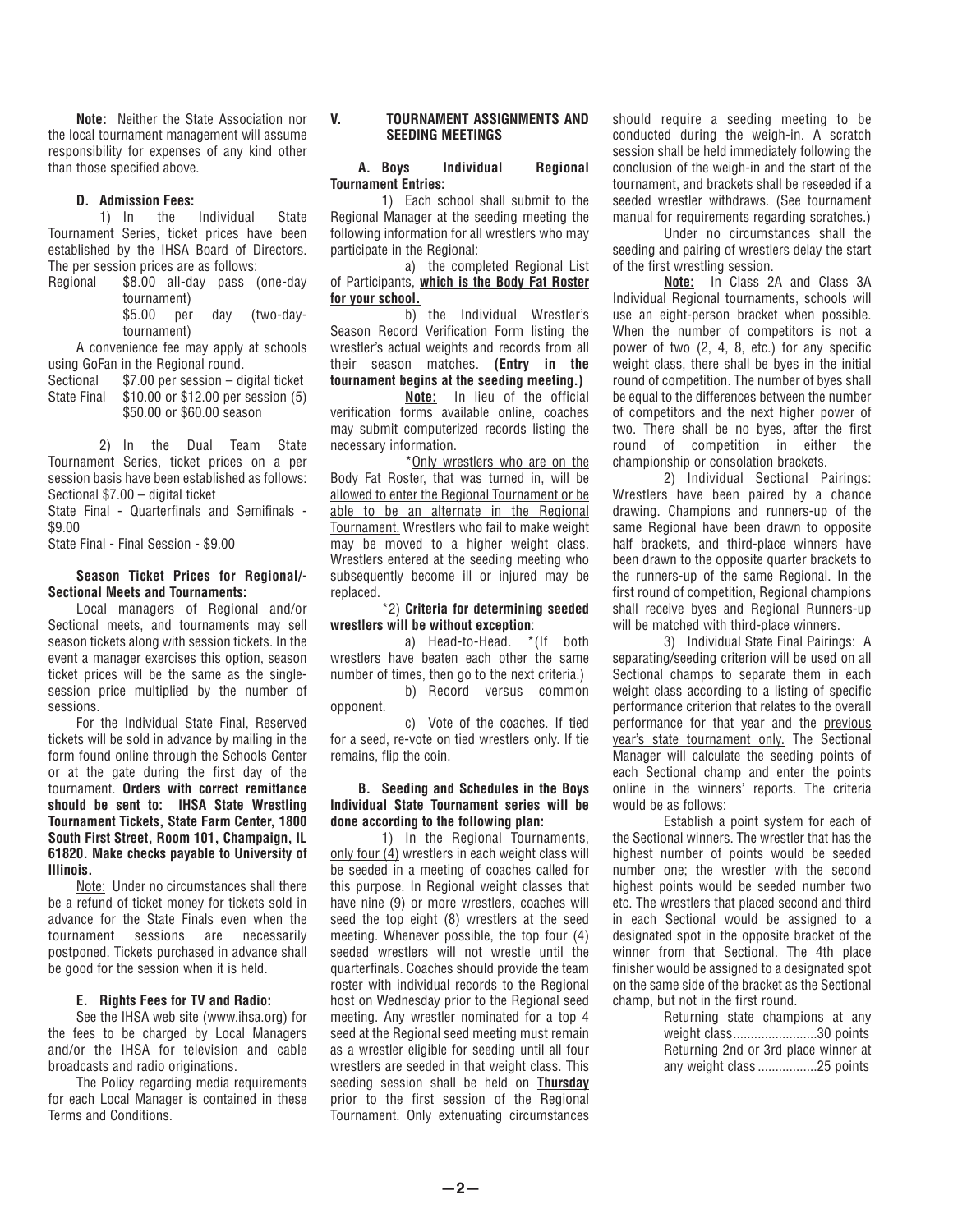| Returning 4th, 5th, or 6th place          |  |  |  |
|-------------------------------------------|--|--|--|
| winner at any weight class .20 points     |  |  |  |
| Returning state qualifier at any weight   |  |  |  |
|                                           |  |  |  |
| 37 or more wins15 points                  |  |  |  |
|                                           |  |  |  |
|                                           |  |  |  |
|                                           |  |  |  |
| If tied for a place, flip of a coin would |  |  |  |

determine the seed of the wrestlers for placement of that seed on the bracket, except for the number one (1) seed and if the returning champ at that weight class is tied for the number one (1) seed, the returning champ will be seeded number one (1).

 4) Dual Team Sectional tournament pairings for each class shall be drawn by the IHSA and posted online in December. State Final pairings will be drawn yearly at the Winter Sports drawing.

# **C. Dual Team Roster:**

1) A team roster listing a maximum of twenty-one (21) wrestlers who constitute the tournament squad shall be submitted to the Dual Team Sectional and Dual Team State Final tournament managers prior to the weigh-in for each tournament. Only these twenty-one (21) wrestlers may weigh-in. Schools may substitute persons on their team rosters for any reason and at any time between contests, provided all substitutes meet IHSA eligibility requirements.

#### **D. Girls Individual Sectional Tournament Entries**

1) Each school shall submit to the Sectional Manager at the seeding meeting the following information for all wrestlers who may participate in the Sectional:

 a) the completed Sectional List of Participants, **which is the Body Fat Roster for your school.**

 b) the Individual Wrestler's Season Record Verification Form listing the wrestler's actual weights and records from all their season matches. **(Entry in the tournament begins at the seeding meeting.)**

 **Note:** In lieu of the official verification forms available online, coaches may submit computerized records listing the necessary information.

 \*Only wrestlers who are on the Body Fat Roster, that was turned in, will be allowed to enter the Sectional Tournament or be able to be an alternate in the Sectional Tournament. Wrestlers who fail to make weight may be moved to a higher weight class. Wrestlers entered at the seeding meeting who subsequently become ill or injured may be replaced.

#### \*2) **Criteria for determining seeded wrestlers will be without exception**:

 a) Head-to-Head. \*(If both wrestlers have beaten each other the same number of times, then go to the next criteria.) b) Record versus common opponent.

 c) Vote of the coaches. If tied for a seed, re-vote on tied wrestlers only. If tie remains, flip the coin.

# **E. Seeding and Schedules in the Girls Individual State Tournament series will be done according to the following plan:**

 1) In the Sectional Tournaments, only four (4) wrestlers in each weight class will be seeded in a meeting of coaches called for this purpose. In Sectional weight classes that have nine (9) or more wrestlers, coaches will seed the top eight (8) wrestlers at the seed meeting. Whenever possible, the top four (4) seeded wrestlers will not wrestle until the quarterfinals. Coaches should provide the team roster with individual records to the Sectional host on Wednesday prior to the Sectional seed meeting. Any wrestler nominated for a top 4 seed at the Sectional seed meeting must remain as a wrestler eligible for seeding until all four wrestlers are seeded in that weight class. This seeding session shall be held on **Thursday** prior to the first session of the Sectional Tournament. Only extenuating circumstances should require a seeding meeting to be conducted during the weigh-in. A scratch session shall be held immediately following the conclusion of the weigh-in and the start of the tournament, and brackets shall be reseeded if a seeded wrestler withdraws. (See tournament manual for requirements regarding scratches.)

 Under no circumstances shall the seeding and pairing of wrestlers delay the start of the first wrestling session.

 3) Individual State Final Pairings: A separating/seeding criterion will be used on all Sectional champs to separate them in each weight class according to a listing of specific performance criterion that relates to the overall performance for that year and the previous year's state tournament only. The Sectional Manager will calculate the seeding points of each sectional champ and enter the points online in the winners' reports. The criteria would be as follows:

 Establish a point system for each of the Sectional winners. The wrestler that has the highest number of points would be seeded number one; the wrestler with the second highest points would be seeded number two etc. The wrestlers that placed second and third in each Sectional would be assigned to a designated spot in the opposite bracket of the winner from that Sectional. The 4th place finisher would be assigned to a designated spot on the same side of the bracket as the Sectional champ, but not in the first round.

| Returning state champions at any          |
|-------------------------------------------|
| weight class30 points                     |
| Returning 2nd or 3rd place winner at      |
| any weight class 25 points                |
| Returning 4th, 5th, or 6th place          |
| winner at any weight class .20 points     |
| Returning state qualifier at any weight   |
|                                           |
| 37 or more wins 15 points                 |
| 32 to 36 wins10 points                    |
|                                           |
| 22 to 26 wins5 points                     |
| If tied for a place, flip of a coin would |

determine the seed of the wrestlers for placement of that seed on the bracket, except for the number one (1) seed and if the returning champ at that weight class is tied for the number one (1) seed, the returning champ will be seeded number one  $(1)$ .

# **VI. TOURNAMENT STRUCTURE AND TIME SCHEDULES**

### **A. Boys Individual Tournaments**

 Individual Regional and Individual Sectional time schedules will be announced by the local tournament managers. No session may be scheduled during normal school hours.

 Following is the time schedule for the Boys Individual State Final Tournaments**:**

#### **Thursday, February 17, 2022 First Session**

- 10:00 a.m.—Doors will open for Weigh-ins and Skin Checks (1A-2A-3A)
- 10:30 a.m.—Class 1A-2A-3A Weigh-ins and Skin Checks including hair, nails, and special equipment
- 10:30—10:45 a.m. Coaches meeting
- 10:45 a.m.—Officials Meeting
- 11:00 a.m.—Table Workers Meeting
- 11:15 a.m.—(approx.) Open Mats
- 11:45 a.m.—Close Mats
- 12:00 noon—Class 1A Preliminaries
- 2:15 p.m. (approx.)—Class 2A Preliminaries
- 4:30 p.m. (approx.)—Class 3A Preliminaries
- 6:45 p.m.—Class 1A & Class 2A Winner's Bracket Quarterfinals  *(Continuous wrestling once wrestling*

*begins at 12:00 noon)*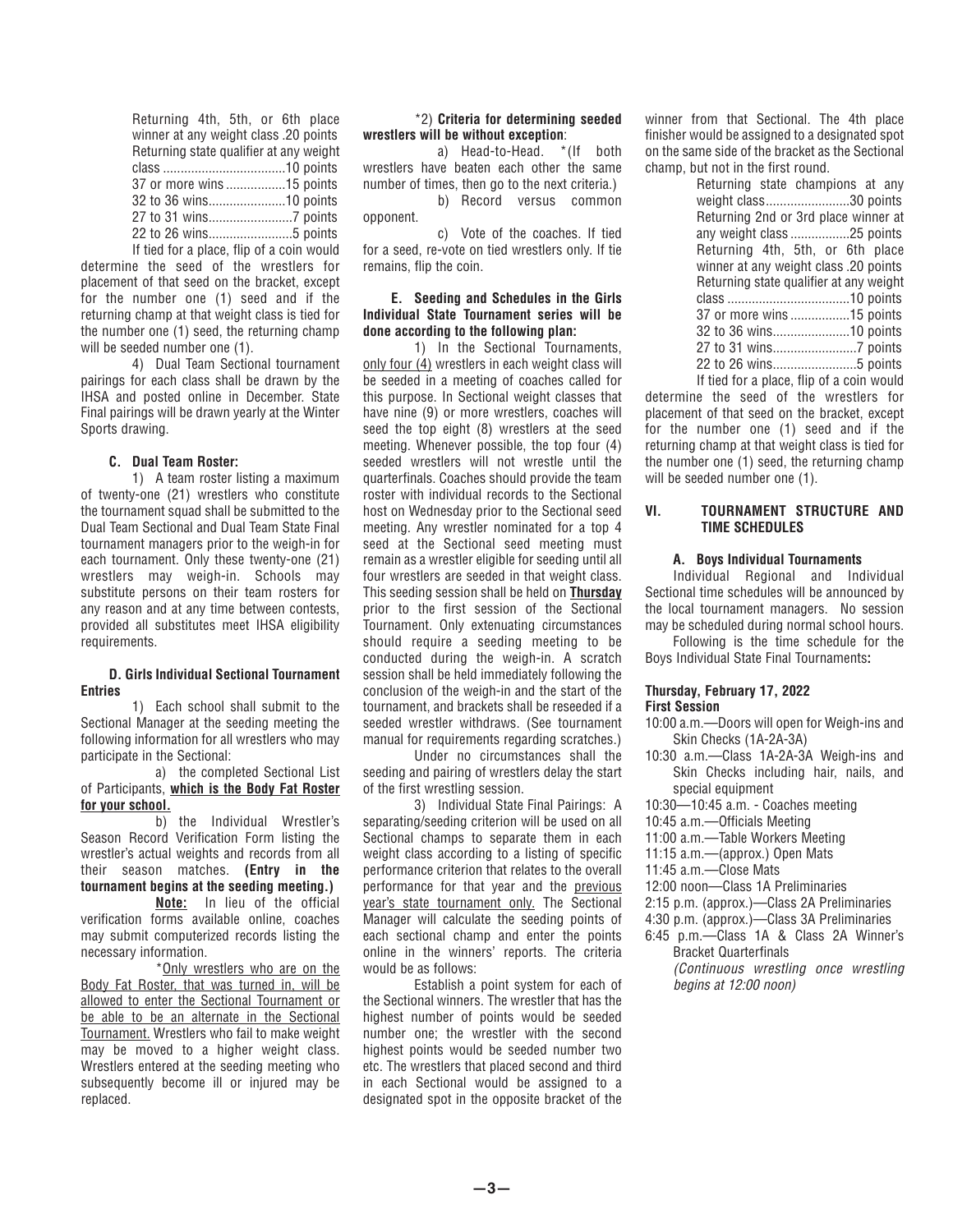# **Friday, February 18, 2022 Second Session**

6:00 a.m.—Doors open for weigh-ins

7:00 a.m.—Class 1A-2A-3A Weigh-Ins

8:30 a.m.—Class 3A Winner's Bracket Quarterfinals & First Round Wrestlebacks

- 11:00 a.m.—(approx.) Class 1A & Class 2A First Round Wrestlebacks
- 1:30 p.m.—(approx.) Second Round Wrestlebacks (1A-2A-3A)
- 4:30 p.m.—Clear State Farm Center

# **Third Session**

- 6:00 p.m.—Open State Farm Center Doors to the public
- 7:00 p.m.—Semifinals Championship Round  $(1A-2A-3A)$

#### **Saturday, February 19, 2022 Fourth Session**

6:30 a.m.—Doors open for weigh-ins

- 7:30 a.m.—Class 1A-2A-3A Weigh-Ins
- 9:00 a.m.—Quarterfinal Wrestlebacks (1A-2A-3A)
- 11:00 a.m.—Semifinal Wrestlebacks (1A-2A-3A)
- 1:00 p.m.—3rd-4th-5th-6th matches (1A-2A-3A)
- 3:30 p.m.—Clear State Farm Center

# **Fifth Session**

- 4:30 p.m.—Open State Farm Center
- 5:00 p.m.—Line-up Grand March
- 5:30 p.m.—Grand March
- 6:00 p.m.—Championship matches (1A-2A-3A): Starting weight class determined by drawing during the winter sports bracket drawing.

# **B. Dual Team Tournaments**

 1) Sectional Dual Team semifinals will begin no later than 5:30 p.m. on Tuesday, February 22, 2022; only the semifinals will be wrestled.

 2) In the Dual Team Sectionals and State Final, the weight class in which wrestling shall begin, will be determined by randomly selecting one of the fourteen weight classes at weigh-ins. Once the beginning weight has been selected, the weight classes shall run consecutively.

 3) Following is the time schedule for the Girls Individual and Dual Team State Finals on February 25-26, 2022.

# **Friday, February 25, 2022 – Girls Individual Tournament on 6 mats**

6:00 a.m.—Doors open

- 7:00 a.m.- Weigh-ins 8:30 a.m.—Round 1
- 11:00 a.m.-Quarterfinals & Round 1
- **Wrestlehacks**
- 1:30 p.m.— Round 2 Wrestlebacks

# **Dual Team Tournament on 6 mats**

3:00 p.m.— Weigh-ins 5:00 p.m. – Top bracket quaterfinals 7:00 p.m.—Bottom bracket quarterfinals

# **Saturday, February 26, 2022**

7:30am – Weigh-ins

# **Girls Individual Tournament on 3 mats**

9:00 a.m. – Championship semifinals & Round 3 Wrestlebacks 11:30 a.m. – Consolation semifinals 12:15 p.m. – Placement matches 1:45 p.m. – Grand March 2:00 p.m. – Championship matches (on 1 mat)

# **Dual Team Tournament on 3 mats**

9:00 a.m. – Top bracket semifinals 11:00 a.m. – Bottom bracket semifinals

**Dual Team Tournament on 6 mats**

7:00 p.m. – Championship &  $3<sup>rd</sup>$  place duels

# **VII. ADVANCEMENT OF WINNERS**

# **A. Individual Advancements:**

 1) Regional to Sectional: First, second and third place winners from each weight class will advance from Regional to Sectional competition where twelve (12) wrestlers in each weight class will compete for State qualifying berths.

 2) Class 1A, 2A, and 3A Sectional to State Final; First, second, third and fourth place winners from each weight class will advance from Sectional to State Final competition. Sixteen (16) wrestlers in each weight class will compete for championship honors.

 3) Alternates: If any of the three (3) qualifiers from the Regional Tournaments should be unable to participate in the Sectional Tournaments, or any of the four (4) qualifiers from the Sectional Tournaments should be unable to participate in the State Final Tournament, alternates shall be selected. The preceding tournament manager (Regional manager for Sectional and Sectional manager for State Final) shall select the alternate using guidelines as follows:

 **Regional:** The first alternate shall be the wrestler defeated in the third-place match. The second alternate shall be the wrestler who won the most matches in the championship bracket but failed to qualify as a place winner or as the first alternate. Should more than one (1) wrestler meet second alternate criterion then the one who was defeated by the highest seeded place winner shall qualify as the second alternate and advance to the Sectional. The other wrestler shall become the third alternate.

 **Sectional:** The first alternate shall be the wrestler who lost to the third-place winner in the consolation semi-final. The second alternate shall be the wrestler who lost to the other semifinalist of the consolation bracket, unless the two wrestlers have met previously in the tournament then the winner of that match is the 1st alternate.

 **Note:** In all Tournaments the alternate shall always be considered as being the lowest placing wrestler to qualify. I.e.

If an alternate is required for a champion, the second-place wrestler shall be considered as the champion for the purposes of pairing, third would go to second and the alternate would be placed in as the third-place qualifier. etc.

 4) Deadline for Withdrawing: If a wrestler qualifies for advancement and is unable to compete for any reason (including failure to make weight), he has until the weighin time deadline before withdrawing.

 **Note 1:** Alternates substituting for any Sectional or State Final qualifiers may be entered up to the weigh-in time deadline. It shall be the responsibility of the principal or coach to notify the previous tournament manager at the earliest possible time that an alternate may be necessary. That tournament manager is responsible for informing the alternate's coach that he will replace the regular qualifier.

 **Note 2:** Should a qualifying champion or runner-up to the Individual Sectional or State Final tournament withdraw or be disqualified before or at the weigh-in deadline preceding the first session of such tournament for reasons including failure to make weight, and no alternate is available, the remaining qualifiers from the same Regional or Sectional in that weight class shall be moved up in the bracket, i.e., third to second, second to first, so that the resulting forfeit shall only occur in the initial round of competition.

 **Note 3:** If the qualifying tournament alternates are not available or can't make weight for the sectional or state tournament, then the other alternates in attendance at that weight class would get the opportunity to take that spot by virtue of blind draw.

# **B. Team Advancement:**

 **1) The team scoring the most points at the Individual Regional will advance to the Team Sectional.** Pairings for the Sectionals shall be drawn by the IHSA and posted online in December.

 a. Four (4) Class 1A, 2A and 3A teams will compete in each of four Sectionals, where the winners of the semi-final matches will advance to the State Finals.

 2) To be eligible as a team a school must compete in at least ten (10) weight classes in the Individual Regional tournament. If a qualifying team did not compete in the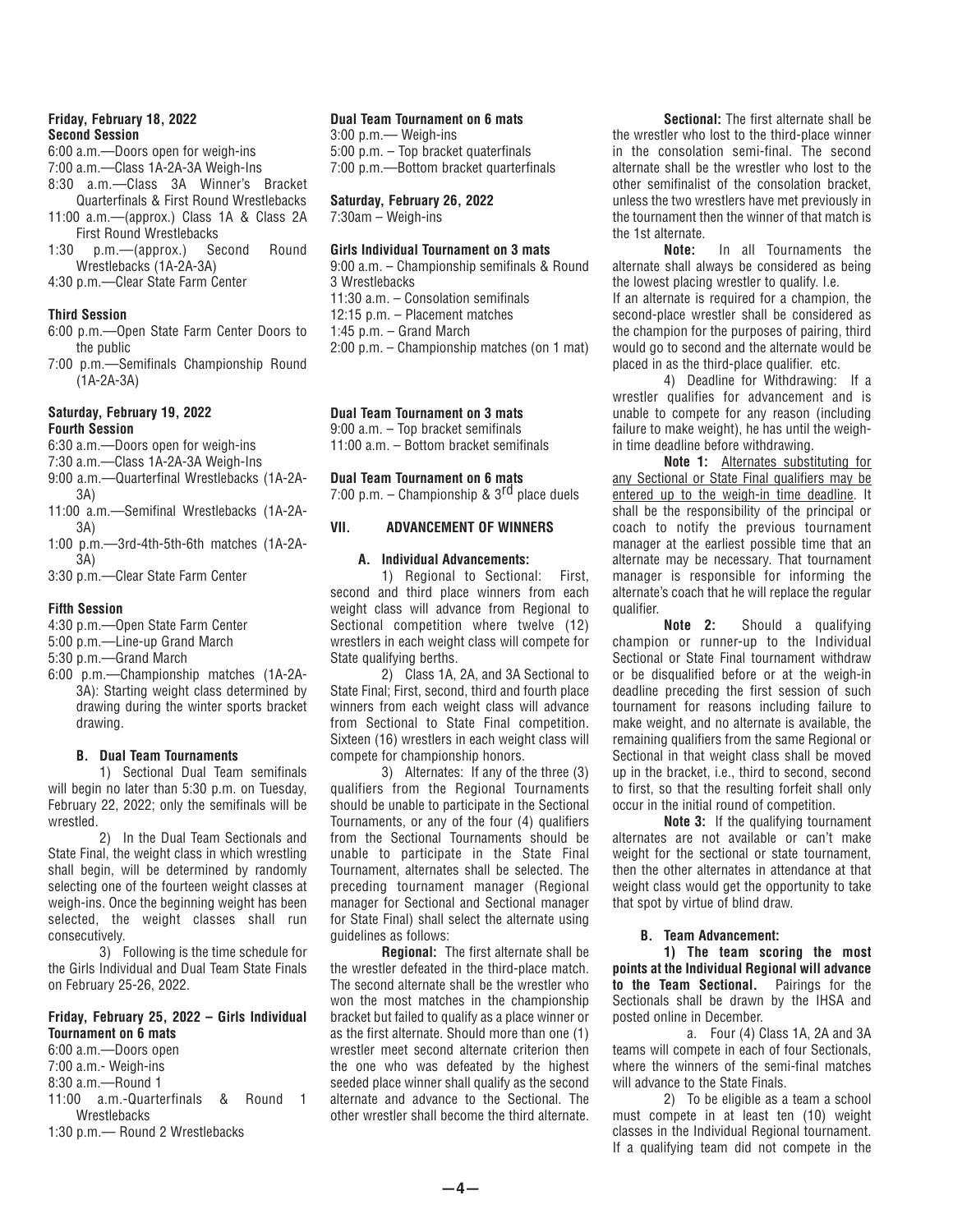required ten weight classes, the next highest finishing team with ten competing wrestlers shall advance.

 3) Each Class 1A, 2A and 3A Sectional semi-final winners shall advance to the State Final Dual Team tournament. Teams shall compete in each of the three classifications. State Final pairings shall be determined by a blind draw conducted at the Winter Sports drawing.

 4) In each dual meet, home team designation shall be alternated by weight class. The team whose wrestler has choice of starting positions at the beginning of the second period in each match shall be considered "home" team and shall be governed by Rule 6-2-2. The "home" team wrestler shall report to the official's table and identify himself by name and weight class. Thereafter he cannot be withdrawn or replaced without being disqualified from the weight class.

## **VIII. TOURNAMENT RULES**

 **A.** The official 2021-22 National Federation Wrestling Rules shall be in effect for all tournaments.

 **B. Boys' Weight Classification.** The boys weight classifications listed in Rule 4-4-1 of the National Federation Rules Book will apply. The classifications are as follows: 106 lbs. and under

 lbs. and under lbs. and under lbs. and under lbs. and under lbs. and under lbs. and under lbs. and under lbs. and under lbs. and under lbs. and under lbs. and under lbs. and under lbs. and under

 **Note:** Tournament weigh-in allowances as prescribed in National Federation Rule 4-5-4 shall be granted.

#### **Girls Weight Classifications**

|  |  | 100 lbs. and under |  |
|--|--|--------------------|--|
|  |  | 105 lbs. and under |  |
|  |  | 110 lbs. and under |  |
|  |  | 115 lbs. and under |  |
|  |  | 120 lbs. and under |  |
|  |  | 125 lbs. and under |  |
|  |  | 130 lbs. and under |  |
|  |  | 135 lbs. and under |  |
|  |  | 140 lbs. and under |  |
|  |  | 145 lbs. and under |  |
|  |  | 155 lbs. and under |  |
|  |  | 170 lbs. and under |  |
|  |  | 190 lbs. and under |  |

235 lbs. and under

# **C. Weight Control Plan Entries: (Individual)**

 1) School athletic authorities should carefully read the information on the 2021-22 Weight Control Plan and the Questions and Answers which are included in the Wrestling School Manual which is online in the Schools Center. The weight control regulations establish the minimum weight at which wrestlers may compete in the Individual and Dual Team State Series.

 2) A wrestler shall not enter nor participate in a weight classification lower than the one for which they have been body fat tested as the minimum weight. (See Weight Control Plan)

 3) If a wrestler weighs in two weight classes above a certified weight, then the wrester would recertify at one weight class above his certified weight. (A wrestler that has weighed in at 132 may weigh in at 132 or 138. If that wrestler weighs in at 145, that wrestler may not weigh in lower that 138 the rest of the season).

 4) Coaches must present the Body Fat Roster to the Meet Manager at all weigh-ins and **provide the meet official with a copy**. Coaches must keep an accurate weigh in sheet for each weigh in with date, actual weight of each wrestler that is weighed in, and signed by the weigh in supervisor.

 5) All wrestlers must be certified at their lowest weight class they will enter the Individual or Dual Team Wrestling State Final Tournament by the conclusion of weigh-ins for the Regional Tournament. If a wrestler is not able to meet this deadline due to an injury, he/she may certify and participate at the Dual Team Sectional or Dual Team State Finals for the first time all season as long as he/she is medically cleared and has met all other eight certification requirements.

 **D. Weigh-in:** All contestants are required to weigh-in in accordance with Rule 4- 4 and 5. In Individual Regional Tournaments, each participant shall be named to his respective weight class prior to the conclusion of the weigh-in. Rule 4-5-5. A wrestler is considered a participant in the championship tournament series when they have been entered and have met the weight requirements on the first day of the Regional Tournament. Thereafter, if they fail to make weight requirements in the Regional, Sectional or State Final, or if they fail to appear for any match, their participation in the Individual Tournament series is over and their opponent(s) shall be awarded both forfeit and advancement points when applicable.

 Each contestant must weigh in on the second day of the Individual Sectional and State Final Tournaments. One (1) additional pound will be allowed on each succeeding day of each tournament. (4-5-4)

 The weigh-in time shall be held within the following time schedules (As determined by Meet Manager): **Note:** Everyone must be in the weigh-in area at the designated starting time.

 1) For Individual Regional Tournaments: A maximum of two (2) hours and a minimum of one-half hour preceding the opening of the tournament. (Specific time will be set by the meet manager and all participants must be in the weigh-in area at the designated starting time.)

 2) For Individual Sectional Tournaments: The manager may set the starting time up to a maximum of two (2) hours and a minimum of one-half hour preceding the opening of the individual tournament. (Specific time will be set by the meet manager and all participants must be in the weigh-in area at the designated starting time.)

 3) The second day weigh-in for the Sectional Individual Tournaments shall be held not more than two (2) hours or less than onehalf hour before the second session.

 4) For State Final Tournament(s): (see tournament time schedule, VI-A).

 5) All dual meet tournament teams shall weigh-in each day of competition a maximum of one (1) hour and a minimum of one-half hour before the first scheduled round of meets. (Rule 4-5-1 and 4-5-4)

 6) A two (2) pound weight allowance will be given to all wrestlers after December 25 for any weight class that they have made scratch weight at least once. When a wrestler goes down to a lower weight class for the first-time weigh-in, the wrestler must make scratch weight at that weight class for that first time weigh-in. No allowances are given for a first-time weigh-in at a lower weight class **including consecutive day allowance**.

#### **E. Length of Matches:**

 1) All championship bracket matches, and third and fourth place matches shall be six (6) minutes in length divided into three (3) periods of two (2) minutes with no rest between periods.

 **2) All consolation matches shall be six (6) minutes in length consisting of three two 2-minute periods.**

 3) In case of a tie after a regulation match the contestants shall wrestle an overtime match in accordance with National Federation Rule 6-1-3.

 **F. Overtime Matches:** All ties in the individual and dual team tournament matches shall be resolved by an overtime as provided in the National Federation Overtime Criteria.

**—5—**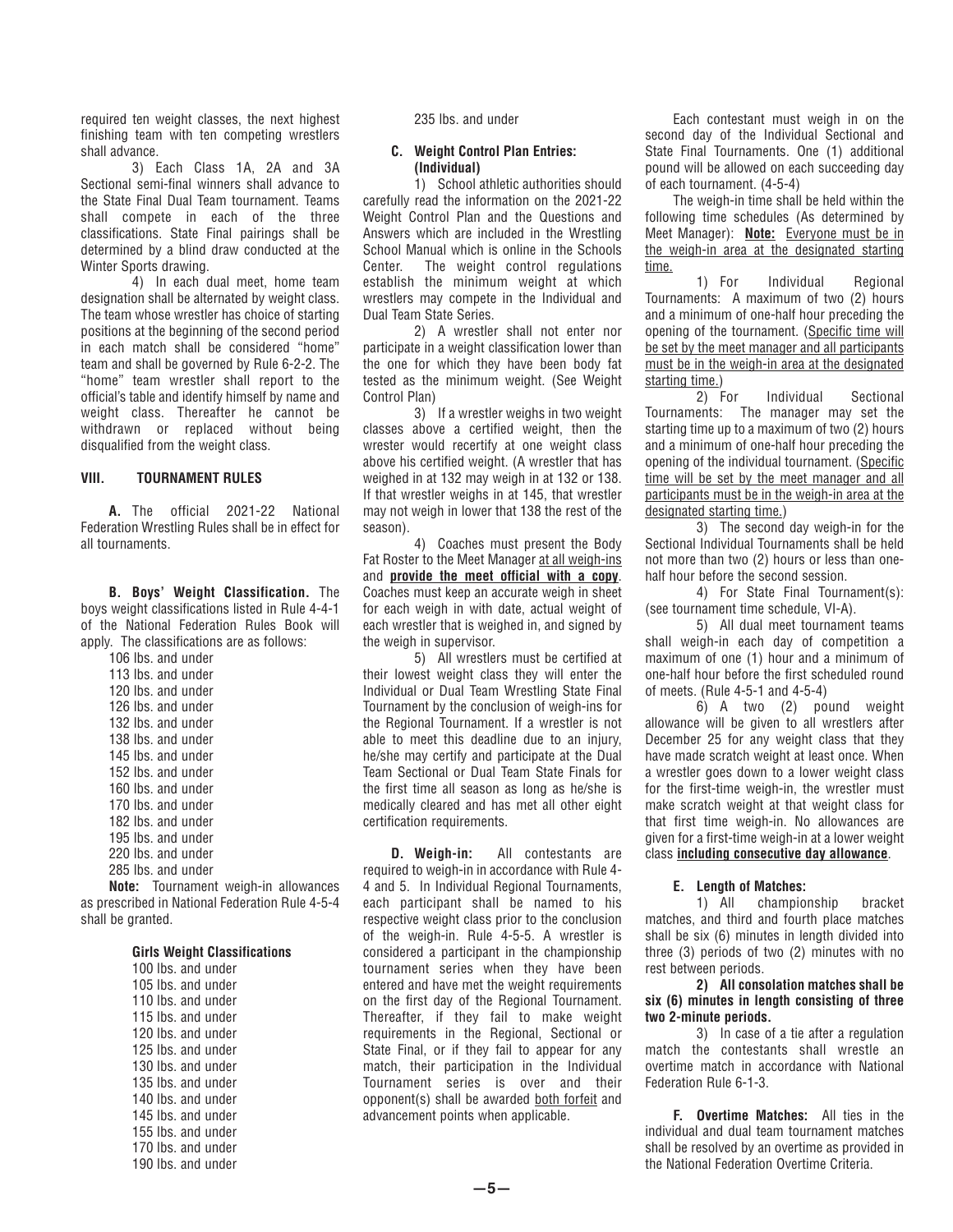**Note:** When available, referee/assistant referee officiating teams shall officiate all thirdplace matches in Regional Tournaments employing three officials and all Sectional Tournament championship and third-place bouts. The referee/assistant referee teams will referee all bouts in the Class 1A, 2A & 3A State Final Tournament.

## **G. Team Scoring:**

 1) According to IHSA by-law 3.054, all member schools must have competed in at least six (6) contests to be eligible for team honors. Entries may be accepted for individuals from member schools who have not met the six (6) contest requirement, however, no team points will be awarded to these individuals. If an individual should place, points for that place will not be awarded.

 2) In all Individual Regional Tournaments scoring shall be: first place, 14 points; second place, 10 points; third place, 7 points and fourth place, 4 points. All weight brackets will be scored as power of two when determining advancement points.

 3) In all Individual Regional Tournaments, two (2) additional points shall be credited to a team's total for each fall during the tournament and two (2) points for each default, forfeit and disqualification. In the championship bracket, a team shall also be awarded two (2) points for each match won except in the championship final match. In the consolation bracket of Regional Tournaments, a team shall be awarded one (1) point for each match won except in the third-place matches. In addition, in both the championship and consolation bracket one and one-half (1 1/2) team points shall be awarded each technical fall and one (1) team point shall be scored for a major decision victory margin of eight (8) or more points.

 **Note 1:** In all Regional Tournaments, if a wrestler received a bye in the preliminary round of competition, they shall be awarded two (2) advancement points for that round if they win the next match. In addition to the advancement points, they shall be awarded for the bye the same number of "bonus" points, if any, they earned for winning their first match by fall, forfeit, default, disqualification, technical fall, or major decision. In Regional Tournament consolation brackets, wrestlers receiving byes in the preliminary round of competition shall be awarded one (1) advancement point and applicable "bonus" points if they win their next match.

 4) See Rule 9-2-2 a, b, c, d, e, regarding the recording and posting of team scores after the semifinal matches in Regional Tournaments.

 5) At the Individual Sectional and State Final Tournaments, no individual team scores will be kept.

## **H. Team Tiebreaker:**

 1) Individual Regional Formula—To determine the place winners of a Regional Tournament which ends in a tie for the first two places, the following criteria will be applied in the order listed:

 a. The team whose opposing wrestlers or team personnel has been penalized the greater number of team points for flagrant misconduct or unsportsmanlike conduct shall be declared the winner.

 b. The team whose opposing head coach has been penalized the greater number of team points for coach misconduct shall be declared the winner.

 c. The team whose opposing wrestlers where penalized the greater number of match points for unsportsmanlike conduct during a match shall be declared the winner.

 d. The team with the most individual champions will be declared the winner.

 e. The team with the most second place winners will be declared the winner.

 f. The team with the most third place winners will be declared the winner.

 g. The team with the most fourth place winners will be declared the winner.

 h. The team with the most victories in head-to-head competition with other tied teams throughout the tournament shall be declared the winner.

 i. The team with the most victories in the championship and consolation brackets shall be declared the winner. (Do not count byes.)

 j. The team that has accumulated the most advancement points throughout the tournament shall be declared the winner. (Do not count bonus points.)

 k. The team with the most pins, and wins by default, disqualification or forfeits in the tournament shall be declared the winner. l. The team with the most

technical falls shall be declared the winner. m. The team with the most

major decisions shall be declared the winner.

 n. If a tie exists, a winner shall be declared by a flip of the coin.

 2) Dual Team Sectional and State Final Formulas—In the event that a tie score exists in a dual meet at the Sectional, or State Final Tournament, the following criteria will be used to break the tie:

 a. The team whose opposing players or team has been penalized the greater number of team points for flagrant or unsportsmanlike conduct shall be declared the winner.

 b. The team whose opposing wrestlers or team personnel has been penalized the greater number of team point deductions shall be declared the winner.

 c. The team whose opposing wrestlers were penalized the greater number of match points for unsportsmanlike conduct during a match shall be declared the winner.

 d. The team having won the greater number of matches shall be declared the winner (including forfeit).

 e. The team having accumulated the greater number of points for falls, defaults, forfeits or disqualifications shall be declared the winner.

 f. The team having the greater number of points for technical falls shall be declared the winner

 g. The team having the greater number of points for major decisions shall be declared the winner.

 h. The team having the greater number (total match points) of first points scored shall be declared the winner.

 i. The team having the greater number of points for near-falls shall be declared the winner.

 j. The team having the greater number of takedowns shall be declared the winner.

 k. The team having the greater number of reversals shall be declared the winner.

 l. The team having the greater number of escapes shall be declared the winner.

 m. The team whose opponent has been penalized more often for stalling.

 n. The team whose opponent has been warned more often for stalling.

 o. The team whose opponent has the greater number of points for all other infractions.

 p. If none of the above resolve the tie, the flip of a disk will determine the winner.

 **I. Team Bench:** The dual team bench shall be limited to a maximum of twenty-six (26) individuals, including a maximum of twenty-one (21) wrestlers in proper uniform, listed on the team roster. The five (5) remaining individuals must be connected with the team and may include coaches, trainers, managers, etc.

#### **J. Consolation Matches: (Individual Tournaments)**

 1) In the Regional Tournaments a modified double elimination format will be utilized. All wrestlers losing their first-round match shall compete in the wrestle backs.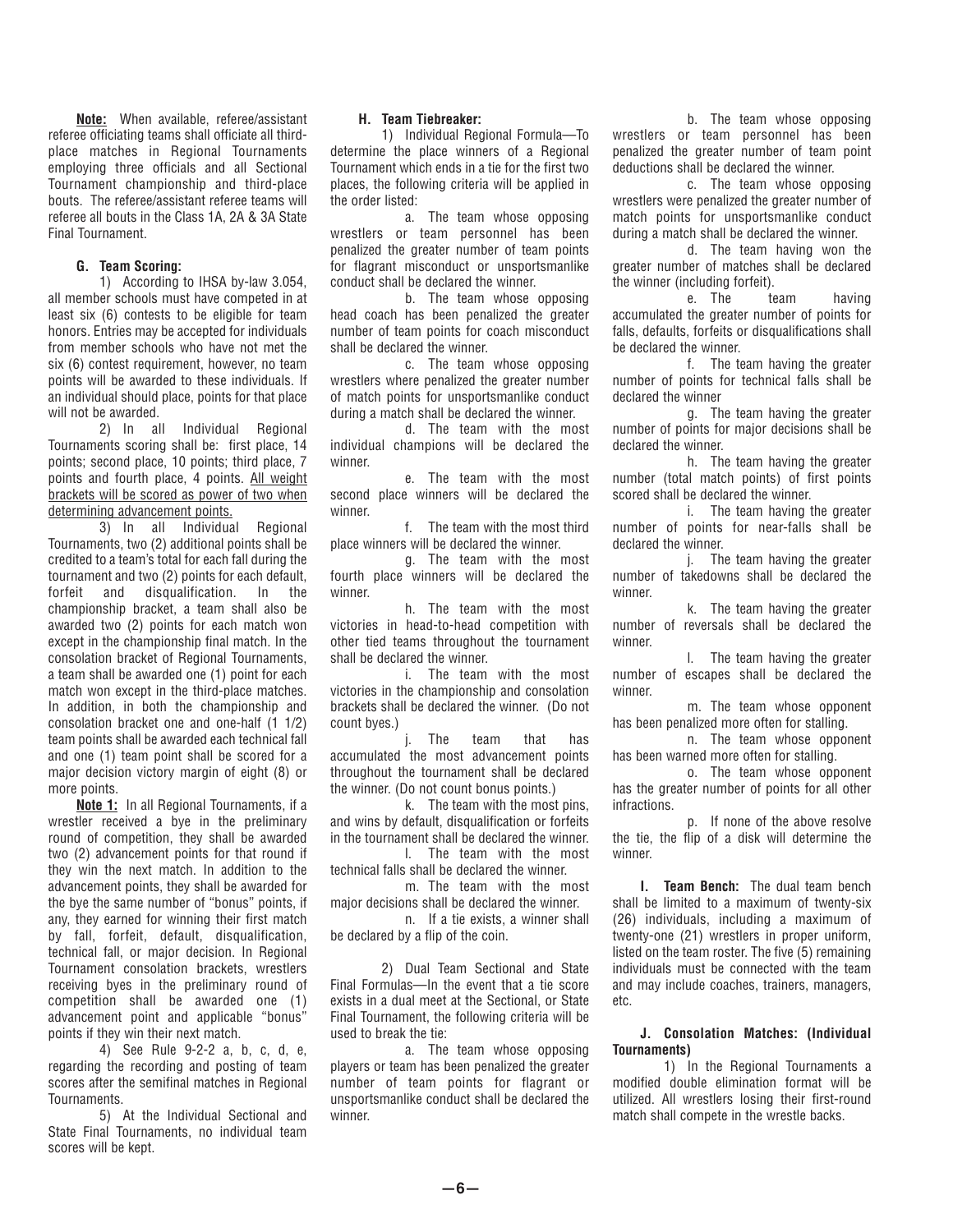## 2) In the Sectional Tournaments, **all wrestlers losing their first-round match shall compete in the wrestle backs.**

 3) In all Regional Tournaments, the championship and consolation final matches shall be wrestled at the same time. When possible, two (2) officials shall work the thirdplace match and one (1) official the championship match.

 4) In all Sectional Tournaments, the championship and third place matches shall be conducted simultaneously. Two (2) officials shall referee each third-place match and two (2) officials shall referee each championship match.

 5) In the State Final Tournament, third, fourth, fifth, and sixth place winners will be determined by "wrestling back." **All wrestlers losing their first-round match shall compete in the wrestle backs.**

# **K. Disqualification and Forfeits:**

 The following interpretation of Rule 8-4, 6 and 10-2-1 through 7 shall apply for 2021-22 tournaments:

 1) Individual Tournaments: If disqualification is due to an illegal hold or a technical violation—including stalling—the wrestler would not be eliminated from competition for consolation matches. Disqualification for any other reason (Rule 8- 4,6 and 10-2-1, 2, 5, 6 and 7) eliminates a contestant from further competition as follows:

 Regional Individual Tournament disqualified from further competition in individual series.

 Sectional Individual competition disqualified from further competition in individual series.

 State Final Individual competition disqualified from further competition in individual series.

 2) Disqualification (except for the infractions listed in K1) in Dual Meet competition:

 Sectional Dual competition disqualified from further competition in Sectional team meets.

 State Final Dual Team competition disqualified from further competition in State Final Dual Team Meet.

 3) Forfeits and Disqualifications in Individual Tournaments:

 a. Regional and Sectionals: If a wrestler has advanced to the semifinal round and they forfeit this match or are disqualified as in Rule 8-4,6 or 10-2 (except for the infractions listed in "K-1") they shall not be permitted to wrestle for third place. If they forfeit (unless due to injury or illness as in Rule 10-2-4) or are disqualified in (1) the third-place match, they shall not be considered for individual advancement as provided under 'Advancement of Winners' above. Fourth place shall be void and no fourth-place medal awarded.

The Championship match:

 b. Second place shall be declared void. No medal shall be awarded. The winner and loser of the third-place match shall advance to the applicable tournament along with the champion.

 c. State Final tournaments: Unless as verified as in K-3a, the forfeiting or disqualified contestant shall be ineligible for the consolation brackets and if the forfeiture or disqualification occurs in a championship, third or fifth place match the place shall be voided and no medal awarded.

 4) Forfeits in Dual Team Tournaments:

 Each school participating in the dual meet tournament series is expected to have wrestlers entered and actively compete in each of the fourteen weight classes in each dual meet. Failure to enter a wrestler in any weight class or failure for a wrestler to appear for his match shall result in a forfeit awarded to the opponent in the uncontested weight class in that meet only. Forfeits do not carry-over to subsequent meets.

 **L. Sideline Coaching:** Rule 7-5-1, 2, 3, 4, and 5 shall be strictly enforced. Coaches should observe the following:

 1) at the State Final Individual tournament two (2) coaches or other school approved certified adult school personnel from each opposing team will be permitted in chairs at the edge of the mat during all matches. At Regional and Sectional Individual tournaments, facilities permitting, a maximum of two (2) team representatives, of which at least one shall be a coach or other school approved certified adult school personnel, from each team may be permitted at mat side.

 2) Coaches or others connected with a Dual Team Tournament meet should remain seated in the restricted area during the time the match is in progress (Rule 2-2-1).

 3) Coaching should be limited to words of help and encouragement, and the ethics of good sportsmanship must be observed.

 **M. Unsportsmanlike Conduct:** Managers and officials have the strictest instructions to disqualify any wrestler, coach and/or other person guilty or profane or indecent language or of gross unsportsmanlike conduct. The IHSA By-laws 2.030, 3.151, 6.011 and 6.012 give the Board of Directors complete authority to penalize a school for any unsportsmanlike conduct on the part of the principal, the coach, athletes, or any member of the faculty or Board of Education or any other official representative of any participating school. This authority will be exercised by the Board of Directors.

 **N. Video Taping:** Videotaping will be allowed provided the local manager has a comparable area for competing schools to videotape. When one school requests the video space, then the local manager shall provide similar space to competing schools. Noncompeting schools and spectators will be allowed to videotape matches in the stands, provided they do not obstruct the view of participants and spectators.

# **IX. TOURNAMENT POLICIES**

 **A. Presale Tickets:** See IHSA Website for presale information.

 **B. All-Star Teams**: No athletic team from any member school may compete against an "all-star" team. No school official from a member school shall assist, either directly or indirectly, with any contest by an all-star team during the school year, unless the contest is approved by the Board of Directors.

 **C. State Final Passes:** Each school with one or more individual qualifiers for the Individual State Finals will receive tournament passes for wrestlers and coaches.

1 or 2 wrestlers = 2 coaches passes

3 or 4 wrestlers = 2 coaches passes - The school can purchase an all-session ticket and exchange it for one additional coach's pass. 5 or more wrestlers = 3 coaches passes

 Each school qualifying a team for the State Final Dual competition shall receive twenty-six (26) passes, twenty-one (21) of which may only be used for uniformed wrestlers.

 Any school desiring to bring additional coaches, managers, trainers, etc., over and above the number of passes allotted, must purchase regular admission tickets for the extra personnel. No school will be permitted more than twenty-six (26) participant passes.

 **Alternate Passes**: An alternate wrestler who gets into the tournament will receive a tournament pass, and the coaching staff will receive two coaches passes if they don't already have them for other wrestlers. Alternates who don't get into the tournament are welcome to stay and watch Session 1. When they leave the State Farm Center, they will need to purchase a ticket to re-enter.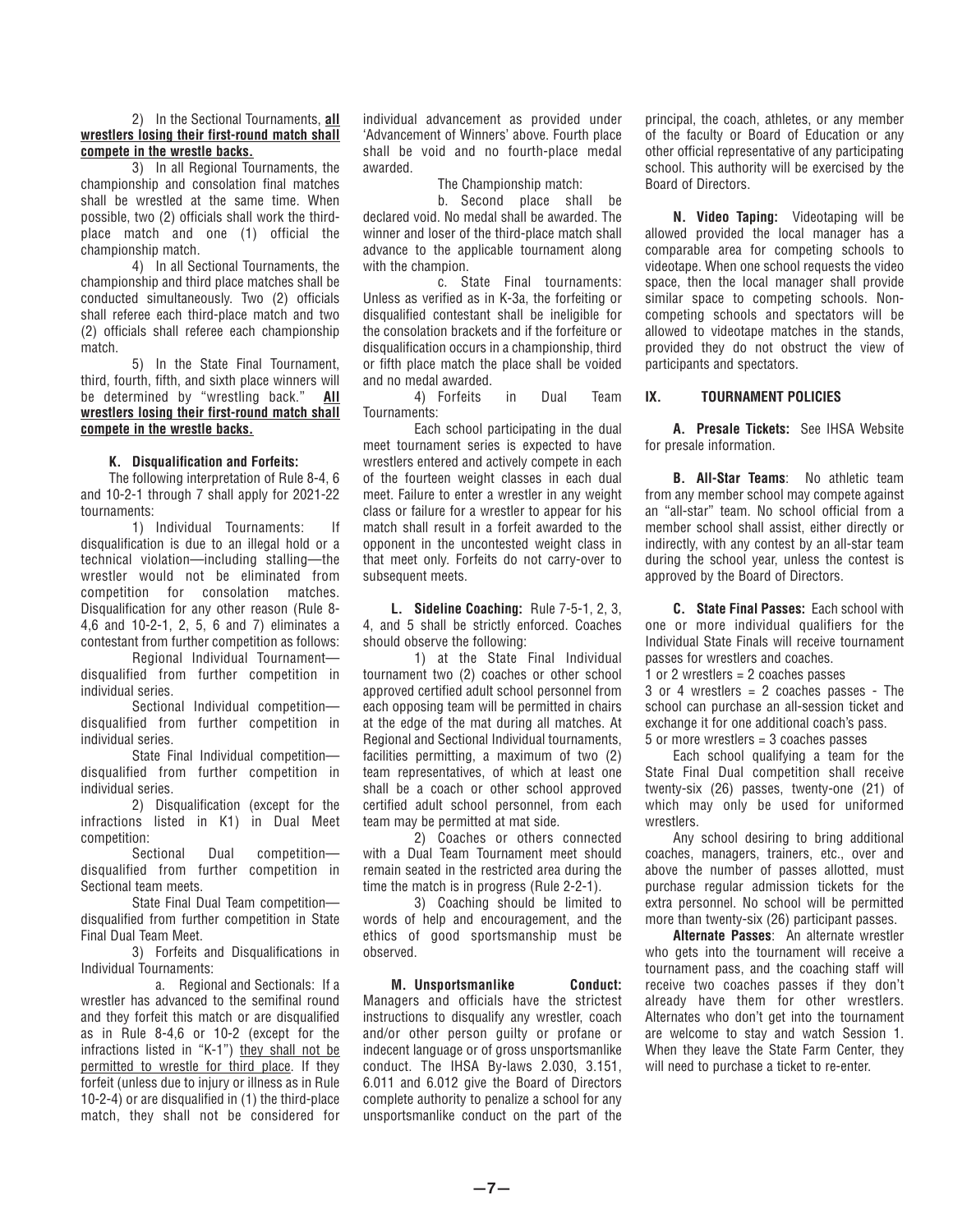**D. Bands**: May be used by local tournament directors prior to the start of a session.

 **E. Artificial Noisemakers:** Mechanical noisemaking devices such as air horns and whistles shall be excluded from the gymnasium. In addition, any noisemaking devices that interfere with the competition shall be prohibited.

 **F. Signs and Banners:** The displaying of signs, banners, placards, or similar items at IHSA state series events is permitted, provided:

 1) they are in good taste and reflect good sportsmanship in their message and use.

 2) they reflect identification and encouragement to participants and their school/community.

 3) they are not displayed on the field of play or in a manner which interferes with play.

 4) they do not obstruct the view of participants or spectators; and

5) they are not safety hazards.

 **G. Cheerleaders:** At all Regional and Sectional Tournaments, cheerleaders may be permitted on the floor to cheer depending on the facilities and available space. They are not to interfere with the conduct of the matches by standing up, obstructing the scoreboard, pounding on the mat, etc.

 At the State Final, a maximum of eight (8) cheerleaders will be permitted in a designated area for dual competition only. No cheerleaders will be permitted on the floor at the Individual State Final.

 **H. Damage to Property or Equipment:** If contestants or people from any school entered in a state series are found guilty of carelessness or maliciously breaking, damaging, or destroying property or equipment belonging to the host school, such school shall be held responsible for costs incurred in replacing or repairing such property or equipment.

#### **I. Media Requirements:**

1) Provide Space:

 Space shall be set aside to provide for news media representatives covering the state series whether they be from newspapers, internet sites, radio stations, commercial television stations and/or cable television stations, according to the IHSA Policies regarding News Media credentials and working assignments for IHSA state series.

2) Radio and TV:

It is the responsibility of the Local Manager to accept applications, approve requests to originate, collect proper rights fees payment (where required) and make cancellation refund for television and/or radio play-by-play originations, according to the IHSA Television and/or IHSA Radio Broadcast Policy.

 a. Television Rights Fees for all levels of competition below the State Final level shall be paid to the host school and shall become part of the revenue to be shared by the member school(s) and the Association according to the financial terms stipulated in these Terms and Conditions.

 b. Radio Broadcast Rights Fees are not required for any level of competition in this series (except State Final). Local Managers shall permit radio play-by-play originations of the competition.

 c. Television and/or Radio Stations which do not apply in advance, or which do not pay required rights fees prior to the start of competition in each respective level in this state series shall not be given credentials nor allowed access to the facility to originate. Sponsors of the originations for television and radio shall be only those so stipulated in the respective IHSA Television and Broadcast policies.

3) Administrative Detail:

 Reporting information to the news media and/or the IHSA Office, as stipulated in instructions to Local Managers shall be the responsibility of each Local Manager and is required.

 **J. Tobacco/Liquid Nicotine Products:** The use of tobacco or liquid nicotine products in any competition area, either during a practice or while a contest is in progress, or affiliated property of any IHSA state series contest by any coach, player, any other person connected with a team, or fan shall be prohibited. State series hosts are required to make all state series contest sites and any affiliated property, including parking lots, fan accommodation areas, and other school or event venue property, tobacco/liquid nicotine free zones on the date or dates of any IHSA event being held at the site.

 **K. Use of Inhalers:** A student with asthma may possess and use his/her medication during an IHSA competition, while under the supervision of school personnel, provided the school meets the outlined procedures of self-administration in the Illinois School Code.

 **L. Alcoholic Beverages and IHSA State Series Events**: The possession, distribution, sale and/or consumption of alcoholic beverages are prohibited at the site and on any affiliated property of any IHSA state series contest. State series hosts are required to make all state series contest sites and any affiliated property, including parking lots, fan

accommodation areas, and other school or event venue property, alcohol free zones on the date or dates of any IHSA event being held at the site. Violation of this policy by an event host will subject the host to a penalty for violation of IHSA By-law 2.020. Such penalty may include but not necessarily be limited to prohibition against subsequent event hosting assignments. Violation of this policy by a nonhosting member school will subject the school to penalty for violation of IHSA By-law 2.020. Patrons of any IHSA state series contest determined to be in violation of this policy will be removed from the premise, and law enforcement officials will be called as warranted. No ticket refunds will be granted in such cases.

 **M**. **Prayer over the Public Address System:** Prayer at an IHSA state series contest that takes place over the public address system is **prohibited**.

# **X. AWARDS**

 **A.** In all Individual Regional Tournaments, medals will be awarded to the first, second, and third individual place winners in each weight class. In all individual Sectional Tournaments, medals will be awarded to the first, second, third and fourth place winners in each weight class. Plaques will be awarded to the school winner in the Individual Regional Tournaments.

 **B.** In the State Final Individual Tournament, medallions will be awarded to the first six (6) place winners in each weight class.

 First, second, third and fourth place trophies will be awarded to the school winners in Classes 1A, 2A and 3A of the State Final Dual Team Tournaments.

 In addition, twenty-six (26) medallions will be presented to the first, second, third, and fourth place teams in each class.

 **C. Grand March:** While participating in the Grand March, wrestlers shall wear their school's official warm-up or team uniform. No extra clothing, hats, caps, signs, or other adornment may be worn or carried. If a contestant fails to cooperate in the above requirement, they shall be prohibited from participating in the Grand March. **Only coaches or certified school personnel shall participate in the Grand March with a school's qualifying wrestler(s).**

 **D. Awards Ceremonies:** At all tournaments when wrestlers are receiving awards, they shall wear their school's official warm-up or team uniform. **No extra clothing, hats, caps. signs, or other adornment shall**